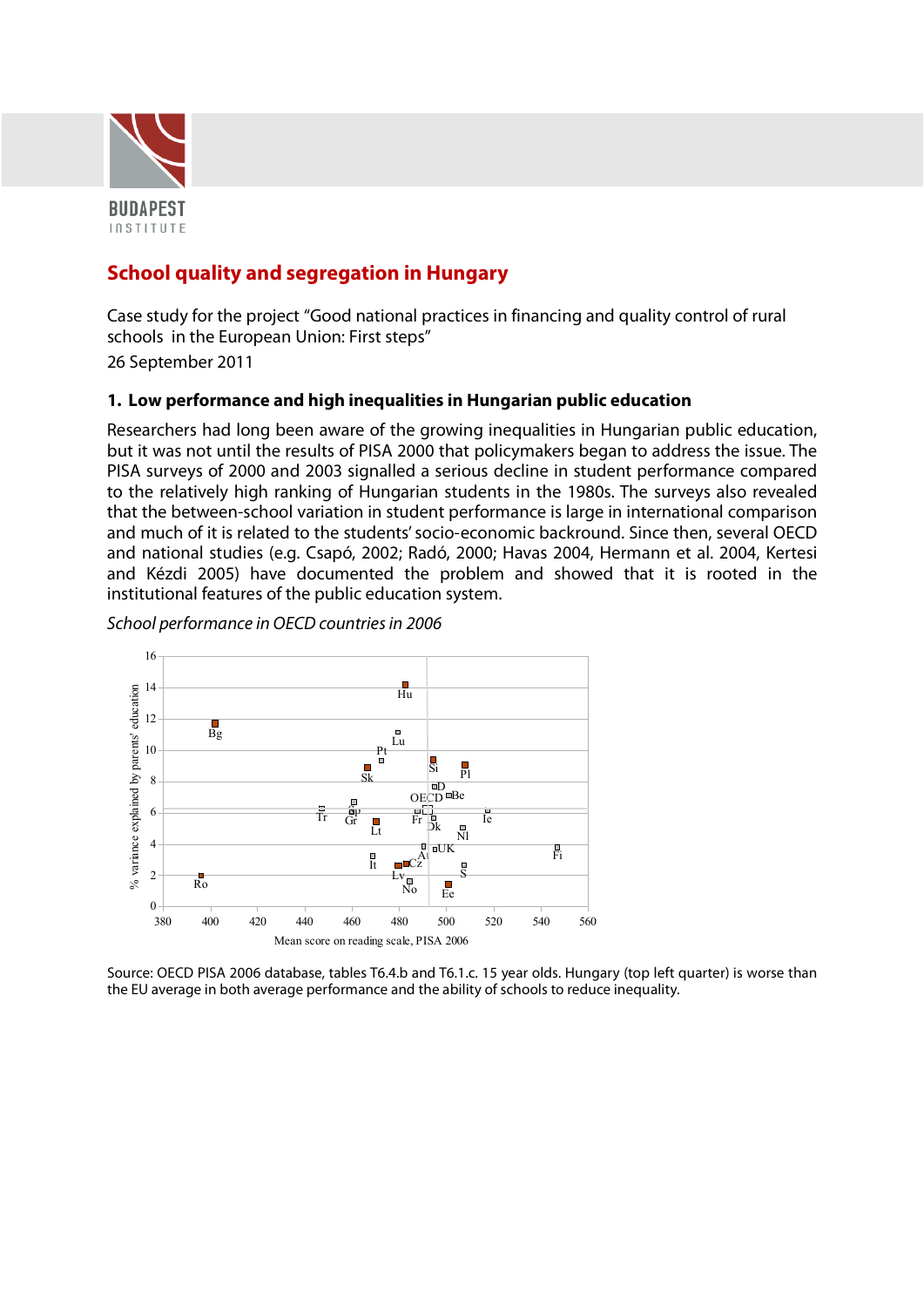# **2. Three factors explaining poor quality**

The poor performance of Hungarian public education may be traced back to three interrelated processes: the institutions inherited from the socialist past which proved inadequate to meet the changing needs of a globalised market economy, teaching methods and teacher quality and lastly, the segregation of disadvantaged pupils in public schools.

# 2.1. Inherited problems and changing needs

In socialist economies the demand for low skilled workers was much higher than in most developed market economies. The share of undemanding jobs not requiring even basic reading and writing skills was 2-3 times higher in post-socialist economies. This had two important consequences: first, the socialist education system was not challenged to change and focus more on skills, and second, many workers spent much of their working careers in jobs that made little use of their skills, which eroded even the poor skills they had had when leaving school (Köllő 2006, 2009). As a result, the typical post-socialist economy entered into the economic transition with a relatively large proportion of low skilled workers (much larger than the educational composition of the workforce would suggest) and a traditional educational system that continued to produce low skilled workers.

The composition of the new jobs created in the newly emerging market economies was however much like in Western economies in terms of skills requirements, especially where foreign investment entailed green field investments and the introduction of new technologies – as was the case in Hungary.

## 2.2. Teaching methods and teacher quality

The traditional educational system inherited from the socialist economy stressed rote learning and content over competence and frontal teaching methods over fostering learner autonomy. Meeting the challenge of new social (and not just labour market) needs would have required not simply an increase of years spent in education, but a profound change in teaching methods and objectives and a corresponding change in teacher training, school curricula and management (OECD 2004, Unicef 2009). However, the reforms of the first decade after 1989 failed to address these problems or even aggravated them.<sup>1</sup>

## Autonomy without quality control

-

In 1989, public education was devolved to municipalities and the centrally managed system of quality assurance and supervision was dismantled. Municipalities were established at settlement level, so that villages and towns, regardless of size, have become responsible for running their kindergartens and primary schools. Schools enjoy a large degree of autonomy but receive very little expert support and supervision (cf. OECD 2004, McKinsey 2007). School curricula remained unadjusted and often unprofessional (where teachers who lacked the necessary expertise decided to develop local curricula) and a stream of untested textbooks has flooded schools. School directors are also dependent on the mayor who is the official employer of both the director and the teachers but is not an expert in education (and, except in larger towns, cannot afford to have experts on their team).

<sup>1</sup> The lack of reform in educational systems in the NMS is most likely related to the general reluctance to reform public administration. With the exception of the Baltic states, the post socialist member states have not managed to establish a stable and professional central administration, which makes it rather difficult to implement sophisticated reforms especially in areas where potential gains can be reaped only in the long run (Meyer-Sahling 2009).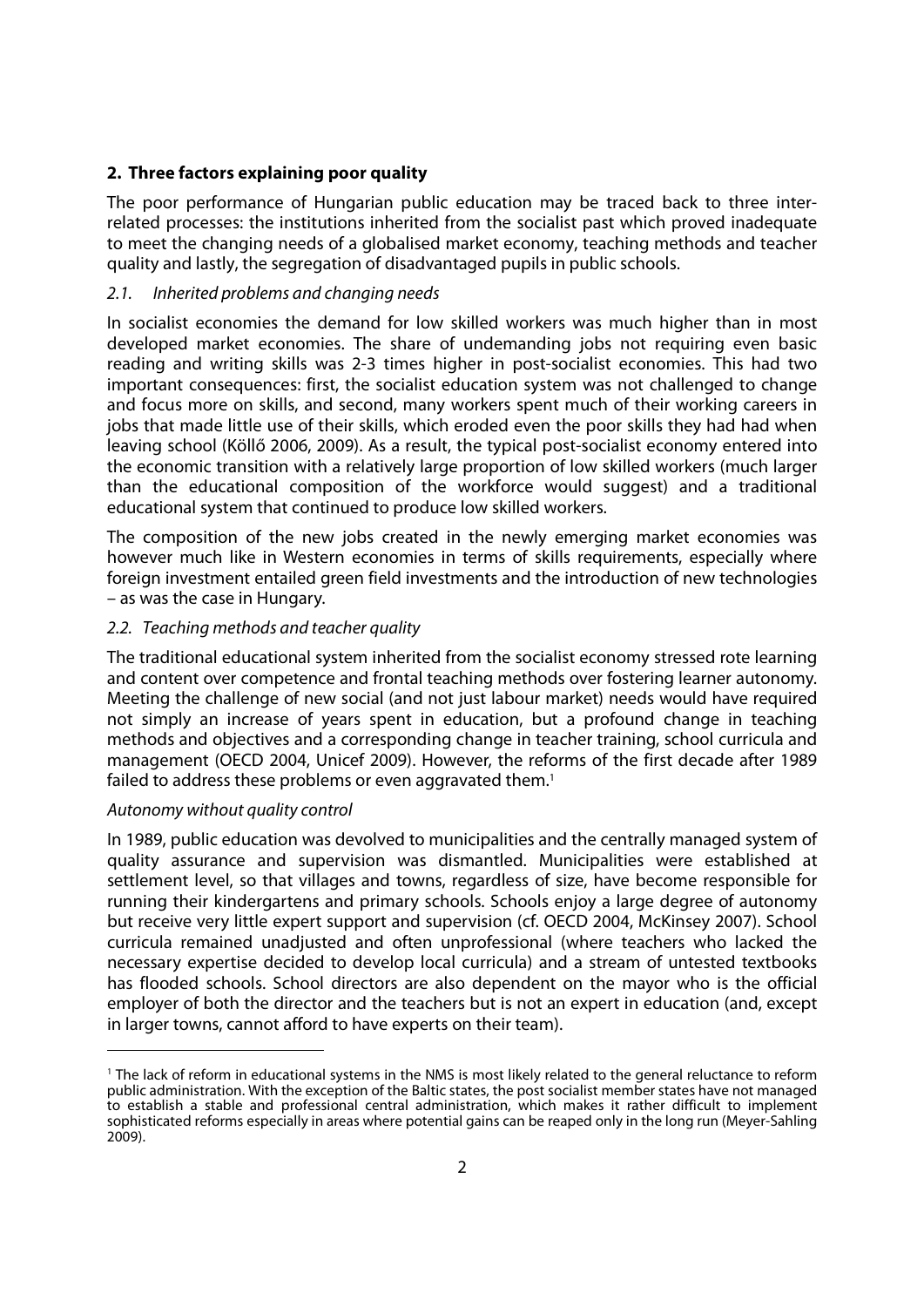## Teaching practice

School performance is largely determined by the initial disadvantages of pupils when they start school. Skills problems of various types are not identified and distinguished, the causes of poor achievement are not investigated, teaching is not tailored to individual needs and in most schools there are no programmes to help pupils develop the skills they are lacking. Simple causes of substandard performance such as uneducated parents are often overlooked and poor performers from disadvantaged backgrounds are directed to separate special needs classes or schools (Nagy 2008). This is partly explained by the tight curricula which leave no space for differentiating between students, and partly by the general lack of training in modern teaching methods. Few teachers are equipped with the methods for dealing with mixed ability classes and facilitating the development of pupils lagging behind.

## Early selection

A consequence of the above deficiency of teaching practice is that children are selected into educational tracks based on their measured abilities at a very early stage.<sup>2</sup> Typically, the children of educated parents are more likely to get better quality early development (both at home and in kindergarten, which they are more likely to start early), so they achieve better in primary shool and at age 14, they get into general secondary school leading to university or college. Children of uneducated parents lag behind from the moment they start school and receive little help to catch up, so - unless they are unusually talented - at age 14 they are sent to vocational schools, which are only equipped to teach them some vocation (often not corresponding to labour market demand) but not to develop their missing basic skills.

# Adverse selection of teachers

Teachers are less likely to be competent than their colleagues in Western Europe in foreign language and computer skills, so that they are unable to access modern platforms such as IT and the Internet. Their pay is unrelated to the difficulty of the job but automatically increases with age. The relative pay of young teachers is very low compared to other graduate level jobs. As a result, teacher trainees are adversely selected and there is no motivation for teachers to take up jobs in schools where the share of disadvantaged children is high. Teacher training is also of low or at best uneven quality: modern teaching methods are not always part of the core curriculum and trainees get no experience in teaching in difficult schools.

## 2.3. Seareaation

Segregation magnifies the above problems in several ways. When the share of disadvantaged children increases in a school, it becomes a difficult place, so that it cannot attract good teachers. The lack of motivated teachers and supportive (or demanding parents) often leads to a deterioration of educational facilities and services as well, not only to a decrease in teaching quality and in some cases, even lack of teaching staff (Havas 2008).

Spacial segregation of the poor implies that poorer villages (where the share of disadvantages childer in higher) are less likely to be able to spend more on their schools than the minimum covered by state subsidies.

The homogenous composition of classes and schools that results from segregation also deprives children of the opportunities to learn from each other – though a considerable part of learning happens via that channel in mixed ability classes (Havas 2008).

<sup>-</sup>2 Note the distinction of *measured* as opposed to *innate* abilities.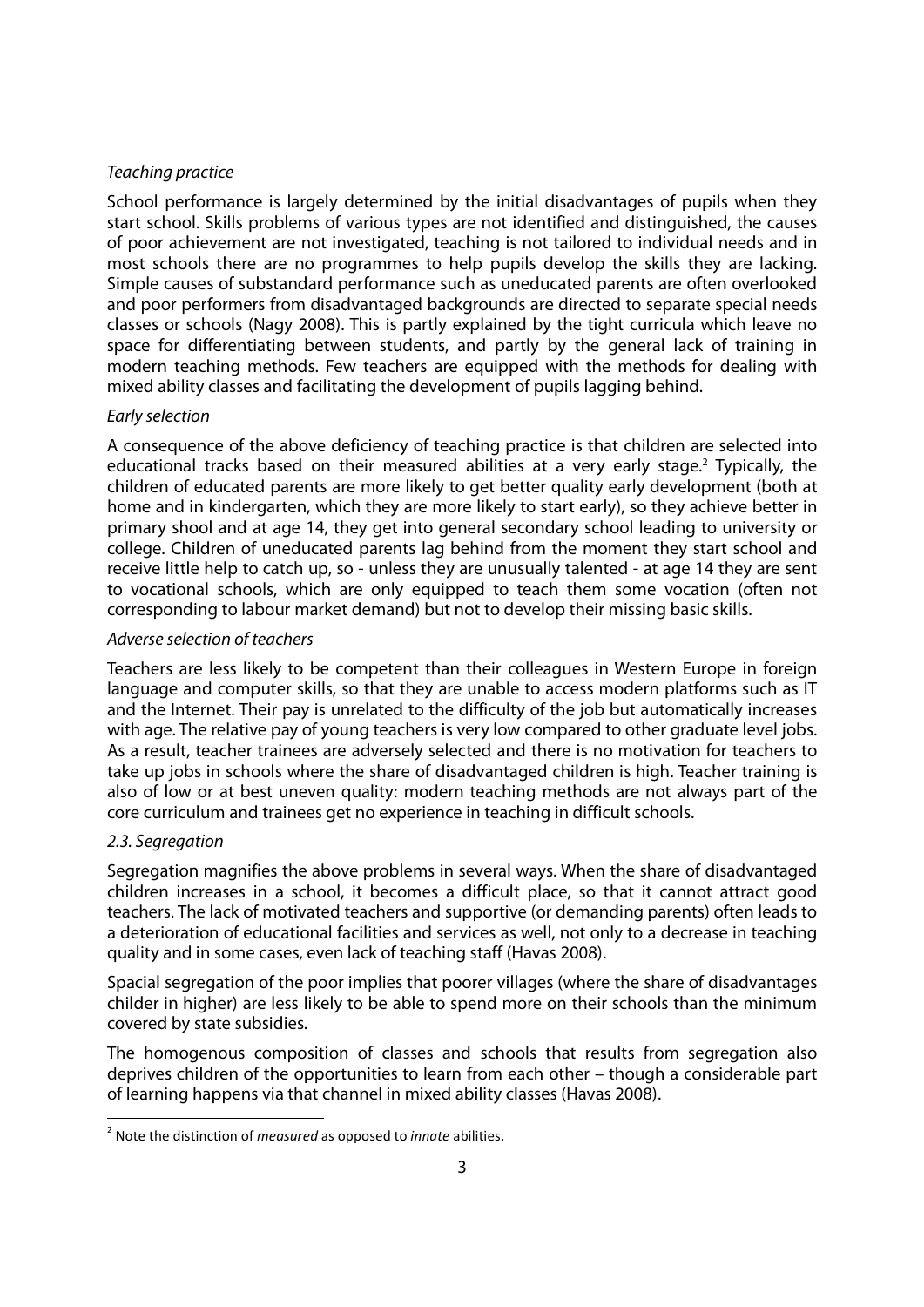# **3. Segregation: where and why it happens**

#### 3.1. The Roma minority in Hungary

Segregation affects primarily the Roma community, the largest ethnic minority in Hungary. According to the estimations of Hablicsek (2007), the share of the Roma population in Hungary will reach around 6-7 % by 2011. The average number of children is higher in Roma families (about 3 children per family) than in the non-Roma population, however, the gap is gradually narrowing.

80% of Roma adults – compared to 33% in the total population – only completed primary education. Only 42% of Roma children go to kindergarten, as compared to 88% in the total population. Though there has been some increase in levels of education, it has been much slower among Roma than among children from the majority, so that the ethnic gap has in fact increased.

Almost two thirds of the Roma community live in Northern Hungary, one of the country's most underdeveloped regions. Around 40 % live in villages of below 5000 inhabitants, which is only slightly higher than in the total population (35%). However, over 70% live in spatially segregated housing with only or mostly Roma neighbours and up to 26% of the Roma population live in segregated Roma settlements with basic or no infrastructure (6% in Kemény et al 2004, 20-26% in Ungváry et al 2005 and Kósa et al 2009).

#### 3.2. The degree of segregation

Ethnic segregation between primary schools rapidly increased in Hungary after 1989. Kertesi and Kézdi (2005) use data on children's background and the national competence tests of 2006 to measure the trends and current level of segregation across and within schools. From 1992 to 2006 the index of ethnic segregation between primary schools increased from 0.07 in cities and towns to 0.21. In micro-regions the 1989 level was 0.10 and increased to 0.23 by 2006.<sup>3</sup>

Kertesi and Kézdi (2009) also find that ethnic segregation is significantly stronger than segregation by social disadvantage and between-school segregation is stronger than between-class segregation within schools.

There are considerable regional differences in between-school segregation: it is strongest in the Southern Transdanubia (South-West), Northern Hungary (North-East) and Northern Plains (East), where the share of the Roma population is highest. There is substantial heterogeneity within regions as well: even neighbouring cities can show very different levels of segregation.

School segregation is tightly correlated with the geographical / housing segregation of ethnic and social groups. There are around a hundred (cca. 3%) settlements in Hungary which have irrevocably turned into poor-Gypsy ghettos and a further two hundred settlements are on a seemingly unstoppable course to becoming ghettos. This regional or neighborhood concentration of the poorest and most uneducated groups paves the way for school segregation . A one per cent higher share of Roma pupils in a town or city corresponds to half

<sup>-</sup><sup>3</sup> Segregation is defined as the share of students with low socio-economic background in a particular class or school being higher than in the area where they live. The index measures the relative probability that children from a majority or minority background are in the same school or class, given the share of the minority group in the local population. It is 0 if there is no segregation and 1 if there is total segregation.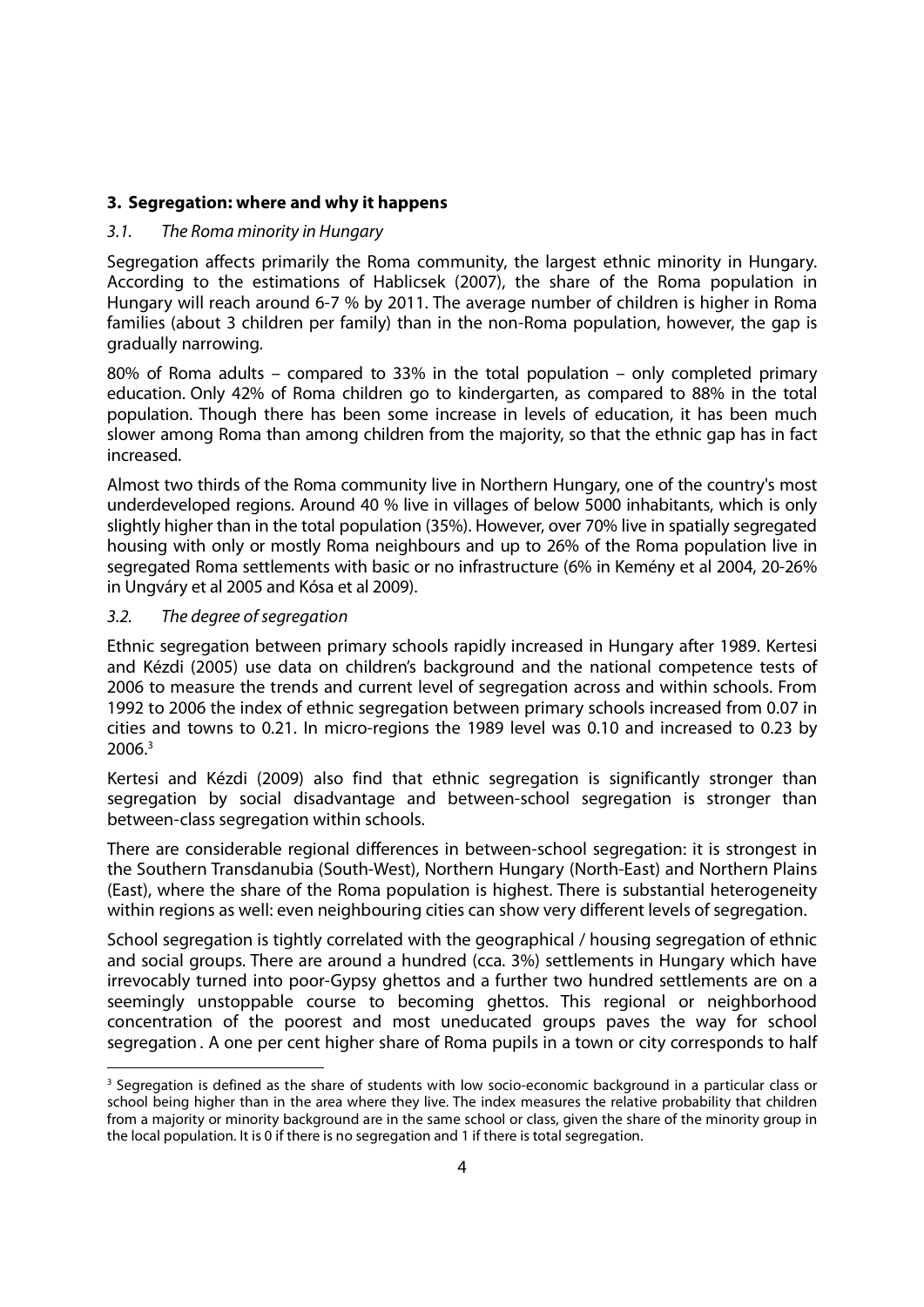a per cent higher segregation index (Kertesi and Kézdi 2009).

#### 3.2. Causes of increasing segregation

Though the causal link has not been formally proven, the main cause of segregation is most likely the introduction of free school choice in 1993. Other factors, such as housing segregation, unprofessional school management, prejudices and social pressure also play a role.

Free school choice allows parents to decide which institution their children will attend, and, until 2007 (see below), it allowed schools to decide whether to admit a child from outside their catchment area (which they could not do before 1989). Families' and schools' decisions result in a highly selective system. Middle-class families will send their children to better schools and poorer families – due to their lower socio-economic status, their lack of information and the cost-benefit trade-off they face (e. g. commuting costs) – will keep their children in the nearest (and often poorer) local school. The number of commuting pupils increases with the mothers' education and the size of the city.

Kertesi and Kézdi (2005) model the decisions of schools and families and conclude that given the current policies and laws, segregation is prone to occur. Schools consider three factors: they must (1) survive on the per capita subsidy from the government, (2) obtain the best teachers and (3) achieve a good reputation. The first factor (1) will lead to a competition for pupils (regardless of ability) while factors (2) and (3) make schools favour more able students. This is because salaries are independent of the teaching task (as noted above). If kids are better, teachers still earn the same salary but face better working conditions – less stress, easier tasks – so the schools can attract better teachers, achieve better performance and therefore, a good reputation. As a result, schools will accept better students first. This process deepens the inequalities between schools and prepares the ground for segregation.

Kertesi and Kézdi (2005) show that free school choice is likely to lead to stronger segregation when more schools are available in a neighbourhood: a ten per cent increase in the number of available schools is associated with an increase of 0.4 to 0.7 percentage points in the segregation index by ethnicity. Other characteristics of local educational markets such as the size of the school or the number of commuting students are also likely to influence the degree of segregation.

Increasing intolerance and the pressure put on school directors or mayors by prejudiced parents who want to protect their offspring from the supposedly detrimental effect of poor or Roma children may have also contributed to the increase in school segregation.

## **4. Government response**

Though experts and some government officials had understood the risks of increasing segregation, there was no serious government effort to stop it until the Public Education Development Strategy in 2003, which placed the reduction of educational inequalities at the top of the agenda. The strategy outlined the following five goals (Keller 2009):

1.) expand pre-school education for disadvantaged social groups;

- 2.) modernise vocational training;
- 3.) integrate Roma and other disadvantaged children in public education;
- 4.) reduce ratial descrimination;
- 5.) integrate children with special needs in public education.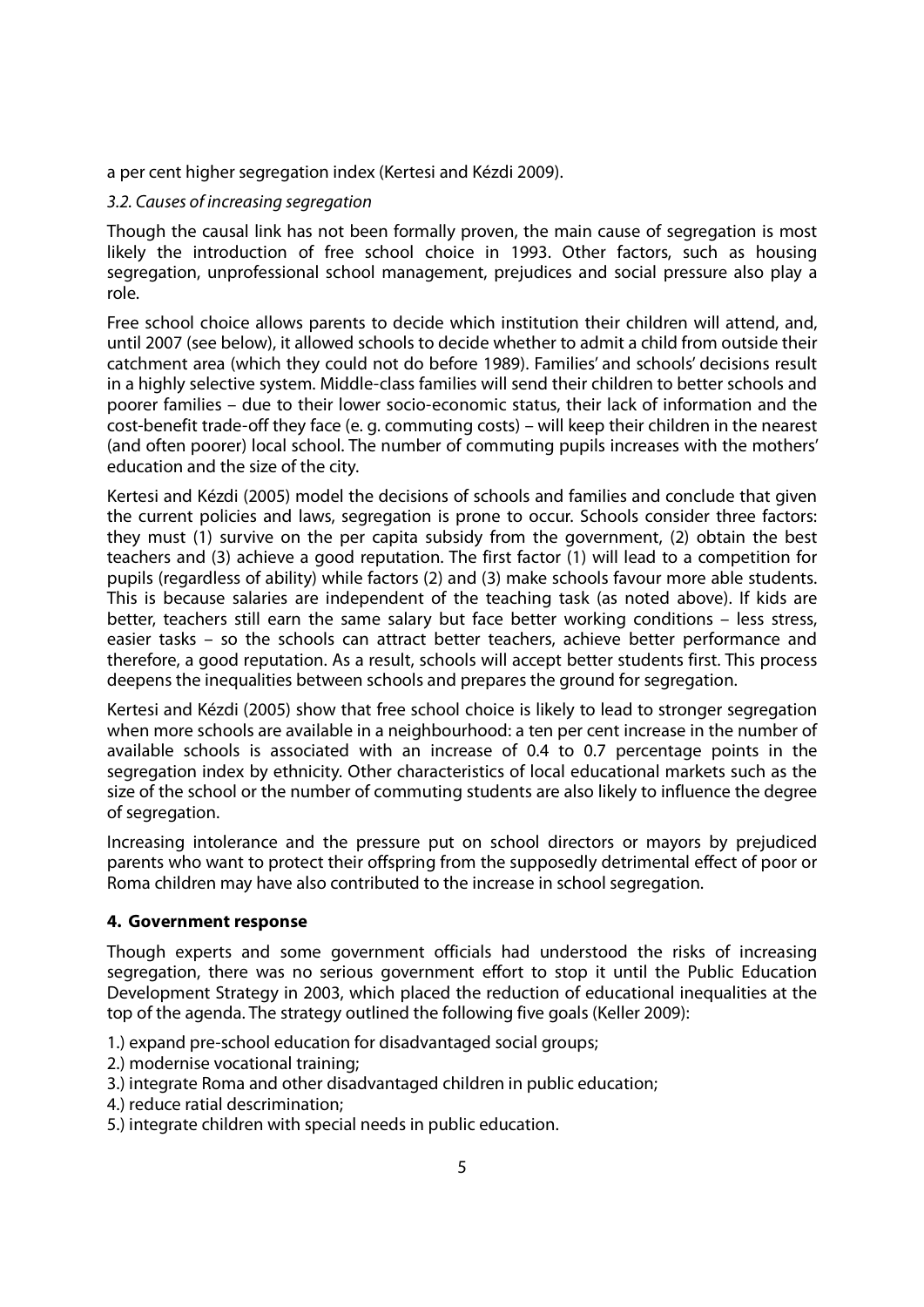As a framework, the National Network of Integration in Education (OOIH) was set up in order to support the education of disadvantaged children in integrated classes (Molnár and Dupcsik 2008). Participating schools are expected to adopt the Pedagogical System of Integration (IPR): they receive training, teaching materials and mentoring to support their efforts to integrate children with lower socio-economic background.

The government also initiated that school curricula and teaching methods be updated across Hungarian public schools (e.g. project-work, cooperative and person-centred teaching). The new model promotes that children should be evaluated at their own level of development (as opposed to their age or grade) and the time spent on teaching each module to be adjusted to the capacity of the individual child. The school is also expected to seek closer cooperation with the parents as well as with other public institutions involved in education. Naturally this requires much more attention and effort from the teacher's side which has indeed turned out to be the bottleneck of the initiative.

To expand enrolment in pre-primary education, a cash transfer was introduced in 2009 for the parents of multiply disadvantaged children conditional on their children attending kindergarten and kindergartens are also encouraged to deal with these children. The idea is that these institutions can help reduce the developmental disadvantages that children from low social status carry. There is also a financial incentive for municipalities in disadvantaged regions to open a nursery at the premises of their kindergarten (called an integrated nurserykindergarden) as otherwise they would not have enough resources to have a separate nursery.

The Out of the Back Row program (Utolsó padból) (started in 2003) was aimed at reducing the number of children falsely diagnosed as mentally disabled and leading them back to mainstream education. To stimulate their redirection, the ministry offered higher per capita grants for the schools taking these children and implemented changes in the regulation on the category of Special Educational Need (SEN). A related measure also made the procedure of declaring a child a 'home-schooling pupil' more complex (specialists must be involved), in order to prevent schools from excluding (Roma) children from regular school attendance.

Integration efforts also include additional mentoring for disadvantaged children. Tanoda (learning centers) have been promoted to help disadvantaged students via after-school activities. In the Tanodas, the children receive expert help to develop their skills and advice on further education. There are also scholarships (like Útravaló or Arany János), to motivate parents and provide mentoring to the most disadvantaged pupils as they are often marginalised due to insufficient information.

Initially, the education ministry used mostly soft incentives to pursue its goals, leaving the right of free choice of school intact for political concerns. More recently, they have applied a more balanced stick and carrot strategy. While financial incentives are still in place, there are now stricter conditions and sanctions attached to receiving them. Most importantly perhaps, they changed the former system in which additional funding was provided to schools with a high share of disadvantaged children, even if they were taught in segregated classes or schools. Since 2007, this additional grant is available only to schools that undertake integrated education.

From 2007, local governments were also ordered to redraw the boundaries of school-districts to compensate the effects of free school choice and residential segregation. Schools must admit any children within their district and if they take someone from outside their catchment area, they must give priority to multiply disadvantaged children. They are also obliged to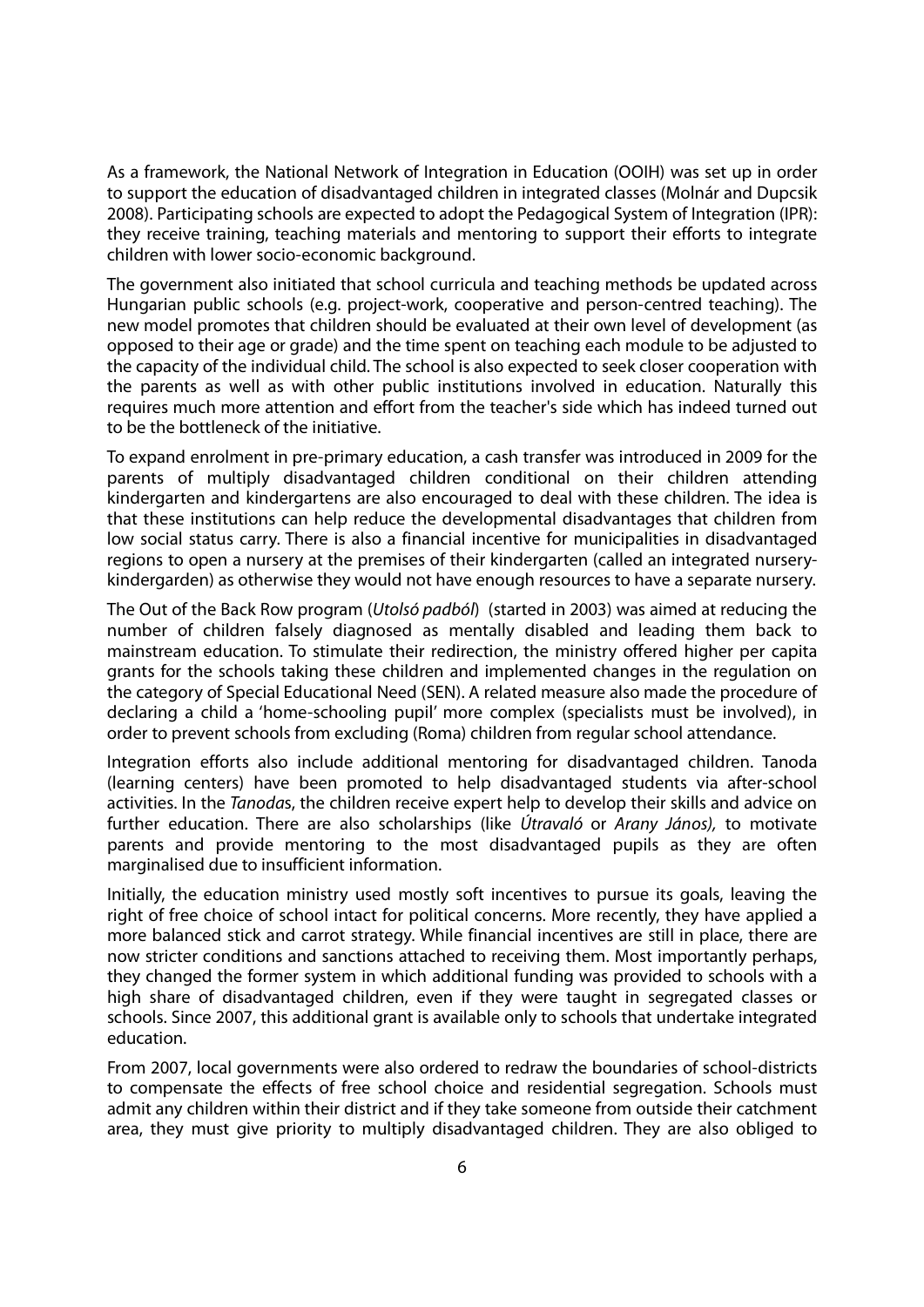distribute disadvantaged children evenly among the various classes in each grade (Molnár – Dupcsik, 2008). The Education Agency (Oktatási Hivatal) is now responsible for the supervision of the fulfillment of equal treatment requirements and the examination of segregation related complaints.

An important incentive for local governments for keeping these rules is the introduction of equal opportunities objectives into development funding, which means that access to funding resources is dependent upon efforts to improve equal opportunities. This legal incentive is a new policy instrument in Hungary and its introduction was also welcomed by the institutions of the European Union. According to the regulation, municipalities applying for national or international funds in the field of education need to prepare an assessment of the existing local conditions concerning equal opportunities in public education and adopt an equal opportunities action plan for public education. There are plans that this rule would be extended to all local projects, so that access to all state or EU provided development funds available to local governments will be conditional on the adoption of equal opportunities action plans (Budapest Institute, 2010).

## **5. First results of the integration measures**

By 2009, the integration programme reached 75,000 multiply disadvantaged and 150,000 non-disadvantaged children in 1600 schools. One out of four schools is conducting integration practice. Due to related sub-projects 1300 villages and towns made their Action plan for public education provisions (Budapest Institute 2010).

The first qualititive evaluations of the new integration measures showed mixed results. Liskó et al (2007) found that the teachers' attitude changed little after the trainings, though they thought them useful. Németh (2006) found the methodological knowledge of teachers in integrated classes to be very poor, and many teachers were unmotivated. However, a later, very thorough quantitative assessment in 2008 showed that participants of the programme had higher aspirations regarding further education, multiply disadvantaged children performed better and there was no decline in the school performance of non-disadvantaged children (Kézdi and Surányi 2008). The social competences, self-esteem and self-confidence of these children were better than those attending non-integrating schools. Prejudices of non-Roma children in integrating schools also decreased.

## **6. Some lessons**

The impact of the IPR programme on teachers' attitudes was apparently modest and this is almost certainly due to its hasty introduction. Teachers had little time to adapt and they were overburdened during the initial phase of adapting the new programme – they were expected to attend a training course and try new materials in their teaching while teaching the same number of hours. The programme did not include enough elements to provide mentoring and foster peer support (Budapest Institute 2010).

The communication of the programme was also poor, so that neither the general public nor parents or non-participating schools new the details of the programme. As the encouragement for improving parent-school cooperation was also weak, the overall acceptance of the programme remained low (Németh and Papp 2009). This is now a major risk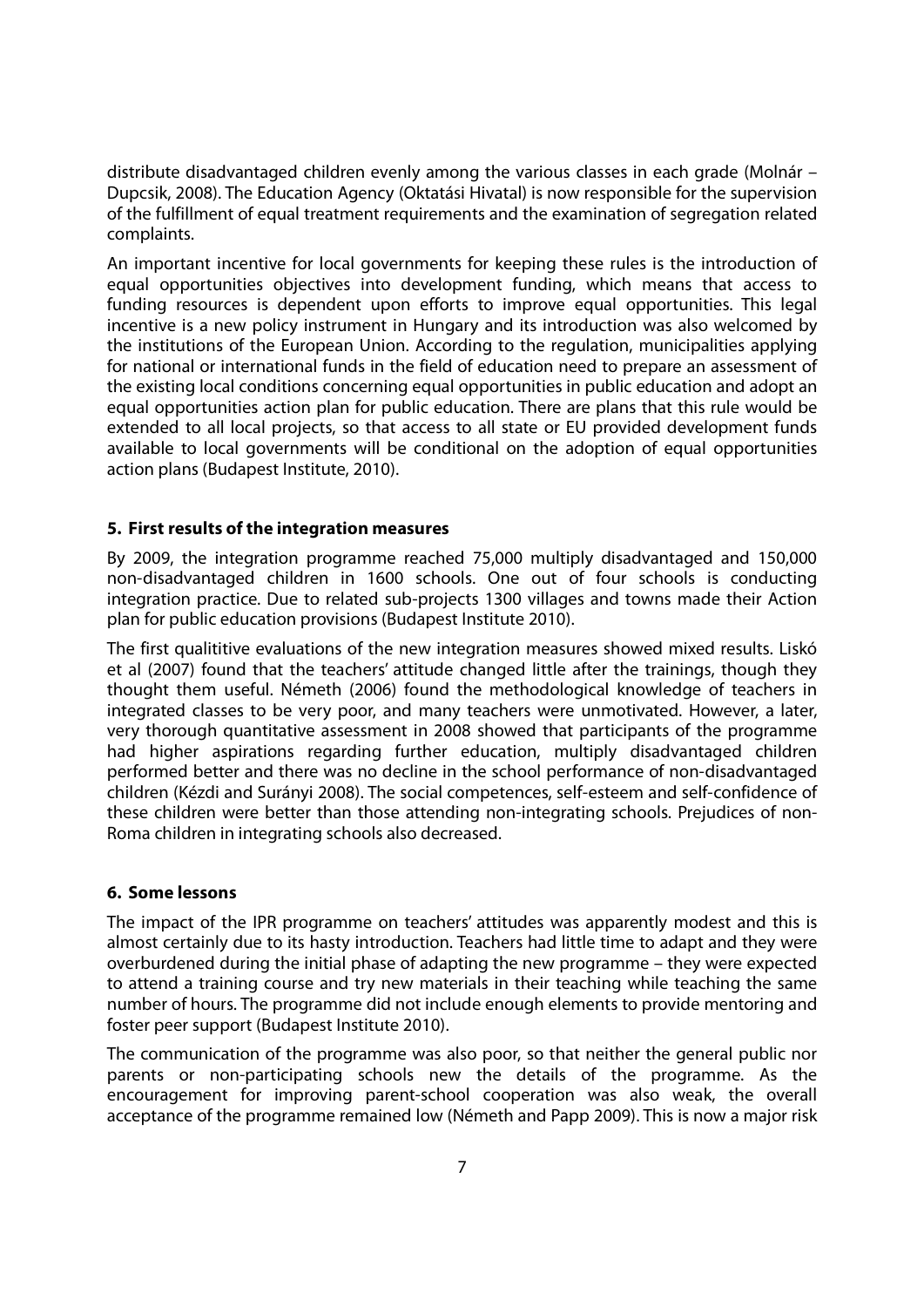as the new government is rather hesitant about continuing the programme and with no public support for it, they can easily choose to close it down.<sup>4</sup>

The efforts to introduce the new teaching methods into the standard teacher training curriculum have so far not been successful, which makes the programme rather expensive to maintain.

Finally, much of the energy of government experts was spent on securing political backing from their own minister and the government, and the lack of their full support also seriously limited the chances of success. For example, though there were plans to increase the initial salary of new teachers and introduce a premium for teachers of socially deprived children, once the 2008 recession put a squeeze on spending, these ideas have been voted down by politicians. Fears of losing the votes of older teachers and of middle class teachers and parents in more developed regions may have also been a consideration when scrapping such spending.

#### **References and further background material**

-

Budapest Institute (2010): Equal opportunity and integration in public education - evaluation of the SROP 331 project, Budapest Institute

http://www.budapestinstitute.eu/uploads/BI\_SROP331\_evalution\_summary.pdf

- Csapó, Benő (2002): Difference between classes and pedagogical added value. In School Literacy. In Hungarian: Az osztályok közötti különbségek és a pedagógiai hozzáadott érték. In: Csapó Benő (szerk.): Az iskolai műveltség. Budapest: Osiris Kiadó, 2002.
- Fazekas, Károly, Köllő, János and Varga, Júlia (eds)(2009): Green Book: For the renewal of public education in Hungary, ECOSTAT Budapest, 2009, downloaded from: http://mek.oszk.hu/08200/08221/08221.pdf Date: 2011-09-18
- Hablicsek, László (2007): Kísérleti számítások a roma lakosság területi jellemzőinek alakulására és 2021 ig történő előrebecslésére, Demográfia 2007 (1), 7-54.o. http://www.demografia.hu/letoltes/kiadvanyok/Demografia/Teljes/2007/Demografia07\_1.pdf
- Hermann, Zoltán (2005). A falusi kisiskolák és a méretgazdaságossággal összefüggő hatékonyságvesztések [Small schools of villages and losses of efficiency related to size]. In: Hatékonysági problémák a közoktatásban. Budapest: OKI, 2005

Hermann, Zoltán, Horn, Dániel et al. (2004) Chance for Integration. Budapest: OKI. 2004.

Keller, Judit (2009): Equity and Education – Country Note: Hungary. In: Equity and education. Tempus Közalapítvány

http://www.tpf.hu/document.php?doc\_name=konyvtar/egyeb/tankonyv\_2009\_szept.pdf

Kemény I (2004): A magyarországi cigány népesség demográfiája, Demográfia, 2004 (3-4) 335-346. o. http://www.demografia.hu/Demografia/2004\_3-4/Kemeny%20Istvan\_kozl.pdf

- Kertesi, G., and Kézdi, G. (2005): Általános iskolai szegregáció I.: Okok és következmények [Educational segregation. Causes and consequences]. Közgazdasagi Szemle, 52, pp 317 - 355.
- Kertesi, Gábor and Kézdi, Gábor (2009): Anna Lovász and Álmos Telegdy (eds): In Focus: Labour Market Discrimination, Budapest 2009 pp. 99-119. http://econ.core.hu/file/download/mt2010\_eng/discrimination.pdf

Kósa K., Daragó L., Ádány R (2009): Environmental survey of segregated habitats of Roma in Hungary: a way to be empowering and reliable in minority research. The European Journal of Public Health

<sup>4</sup> Cf the public outrage the new Tory government faced when they announced plans to stop the Sure Start Programme aimed to promote equal opportunities for the children of disadvantaged rural areas in the UK.